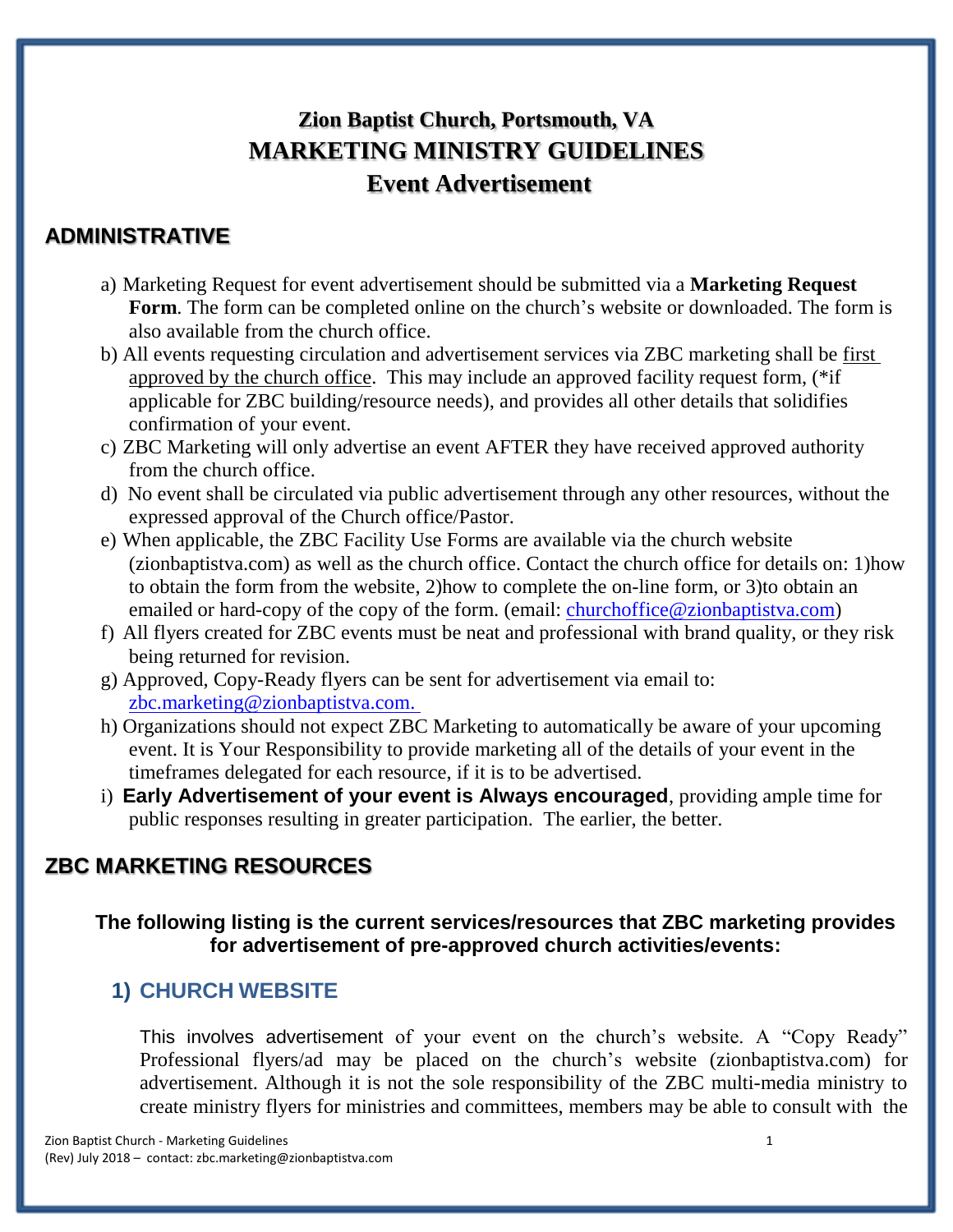ZBC multi-media team and request assistance in the creation of a professional flyer. The final flyer must also be approved by the church office before forwarding to the Marketing ministry for advertisement.

Generally, if there is an existing flyer/advertisement created for the church's JUMBO Screen presentation, the same flyer may be used for the church's website. Unless the ad is a basic "SAVE the DATE" reminder, the Flyer must contain complete information about the event inclusive of: Church Logo, Event name, Date, Time, Location, Cost, POC, church website, deadline for event tickets (if applicable) and any other detail that provides more clarification of the event. The requester can also create a "sign-up or ticket purchase" function via the church's website. If utilizing this function, all financial details of allocating funds received via the website must be coordinated with the ZBC finance team, covering details about obtaining the funding, assigning tickets, ("will-call" / pick-up) and ensuring proper credit for the ticket purchase , must be finalized PRIOR to event advertisement. **Note**: Although this process may involve a few more steps in coordination, this process provides greater access for the general public to purchase tickets without having to physically visit the church or specific poc's for ticket purchase.

Once your flyer is created and approved, you may forward the information to the marketing ministry at: (**[ZBC.marketing@zionbaptistva.com](mailto:ZBC.marketing@zionbaptistva.com)** with a copy to the church office. churchoffice@zionbaptistva.com) for placement on the church's website.

**Submission Timeframe**; All request for advertising on the **Church's Website** should be submitted no later than **(30) days** in advance of the event. Note:This timeframe does not include processing time needed for obtaining church office reviews & approvals for the event. Plan early.

### **2) JUMBO SCREEN/ CHURCH BULLENTIN PRINTING**

This resource involves placement of your event for projection on the church's jumbo screen during Sunday Church services at 11:00 a.m. that is shown as part of the church's announcements. You must submit your APPROVED event information to the church office (email: [churchoffice@zionbaptistva.com\)](mailto:churchoffice@zionbaptistva.com) with a copy to the multi-media team @ [zbc.multimedia@zionbaptistva.com](mailto:zbc.multimedia@zionbaptistva.com) for placement on the church's Jumbo Screen. **Submission Timeframe**: All requests for advertising on the **Church jumbo-screen** should be submitted no later than (30) days in advance of the event or with the additional approved permission from the church office for any exceptions. This timeframe does not include processing time needed for obtaining church office review & approvals for the event. For placement in the Church Bulletin, contact the church office for submission timeframe and space availability details since bulletin details can vary.

# **3) ROBO CALL**

This resource involves automatic dialing via utilization of a phone line, (cell or home) notifying members on the congregational rolls of the approved event. Note: Because this resource incurs a \$\$ financial cost, ministries should be prepared to deduct the cost (\$) of this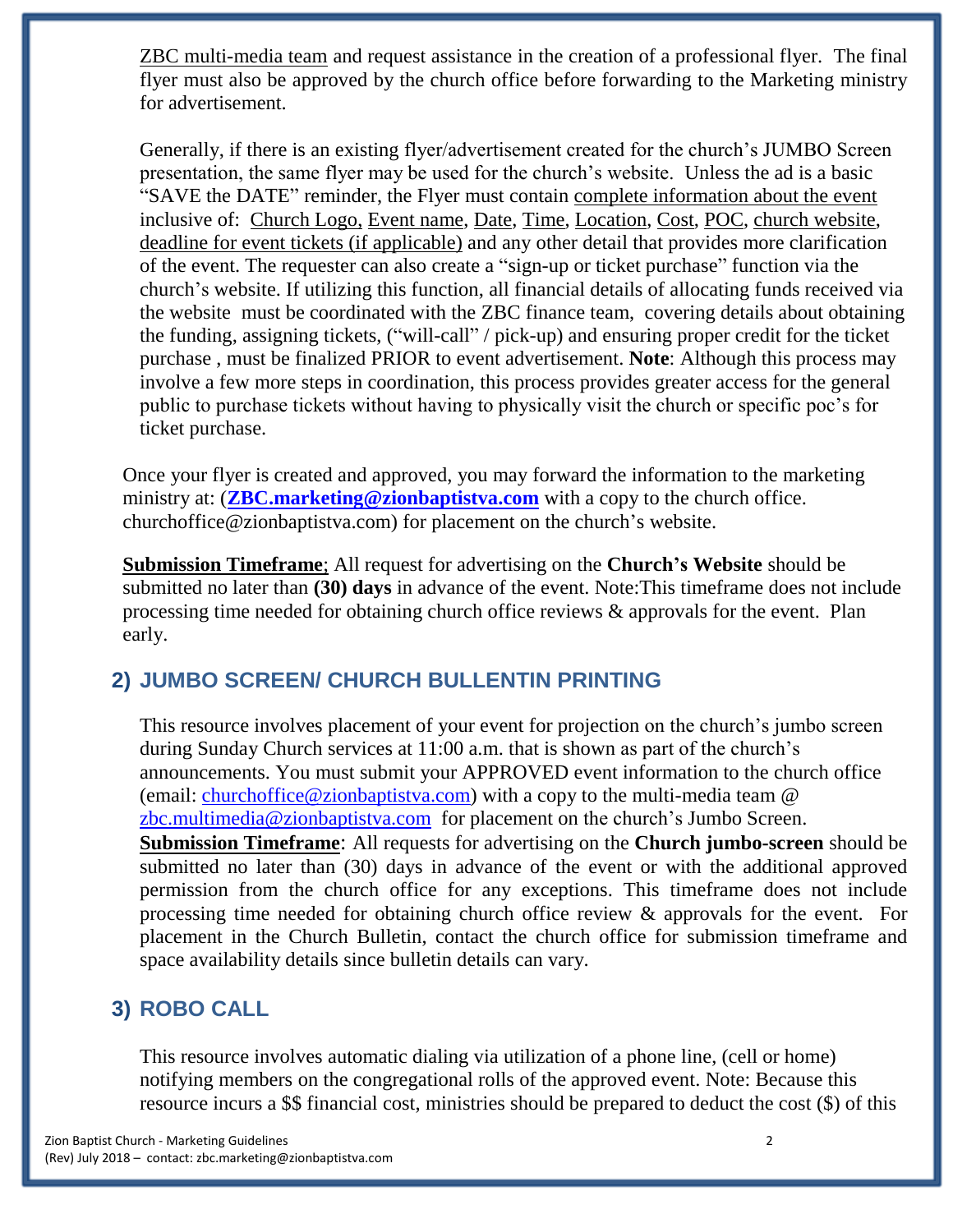form of advertisement from their event's budget. The total cost is dependent on the length of the message, as well as the #number of recipients that are reached. The following guidelines also apply to ROBO CALLS:

- No ROBO calls are authorized for basic scheduled events of the church (i.e. church meetings, rehearsals, practices, regular scheduled breakfasts, etc.). These events can be circulated via regular bulletin printing, personal calls, text, etc.
- No ROBO calls are authorized for audiences under the minimum, fifty (50) recipients.
- No ROBO calls are permitted for in-house ministries/committees events. The event should be a church-sponsored event inviting the general public, and not for internal membership use, unless the issue is a direct request from the church office requiring immediate notification to all members. (inclimate weather, cancellation of services, and other matters as determined by the church office.
- Any exceptions to these guidelines should be first approved by the Pastor.

**Submission Timeframe**: All request for advertising and notifying membership via **ROBO CALL** should be submitted no later than **(5) days** in advance of the event or with the additional approved permission from the church office.

# **4) BLAST TEXT**

This resource involves advertising/ notification via a direct text message sent directly to a cellular phone, notifying recipients of an upcoming event. This resource also incurs a \$\$ financial cost, however, the church is allotted a yearly budget to assist in covering the financial cost of this advertising resource. There is a Ceiling CAP on the use of the resource since its use is dependent on the amount of funding the ZBC Finance ministry allocates per year. The total cost per message is dependent on the length of the message as well as the number of recipients that are reached. Messages (fewer than 121 characters) are considered basic text message. (#99000) Any information beyond (121) characters are considered "Multi-Media Msgs" (code #76000) and cost extensively more, per text msg. Marketing does not generally utilize multi-media texting except on special occasions, when combining several texts within one message becomes more cost efficient then sending multiple but separate texts. The following rules apply:

- No blast texts are authorized for basic scheduled events of the church (i.e. church meetings, rehearsals, practices, regular scheduled breakfasts, etc.). These events can be circulated via regular bulletin printing, personal calls, texts, etc.
- No Blast Texts are authorized for audiences under the capacity of at minimum, fifty (50) recipients.
- No Blast Texts permitted for in-house ministries/committees events/meetings. The event should be a church-sponsored event inviting the general public, and not for internal membership use, unless the issue is a direct request from the church office requiring immediate notification to all members. (inclimate weather, cancellations, funeral services, and all other matters as determined by the church office.
- Any exceptions to these guidelines should be first approved by the Pastor.